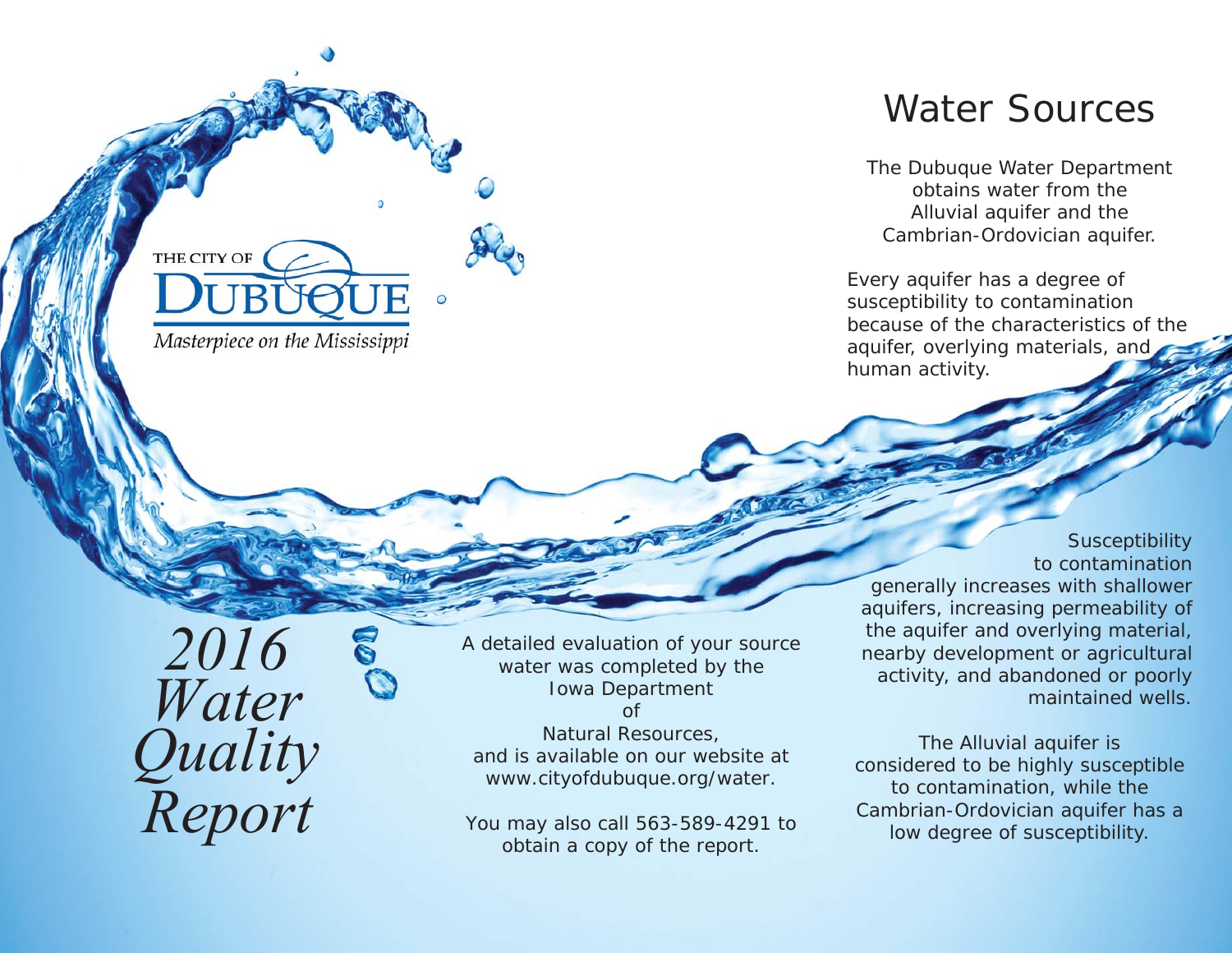# 2015 Drinking Water **Summary**

The City of Dubuque Water Department is proud of the high quality of our water supply, which meets all state and federal drinking water quality requirements. We are pleased to inform you that Dubuque had no drinking water violations for 2015.

The included table lists substances that were detected in our water. Some of these substances have maximum contaminant levels (MCLs) established by the Safe Drinking Water Act. The EPA also requires us to monitor for certain unregulated substances while they consider whether or not to enforce limits on them.

Testing is not required for each parameter every year. For more information concerning our drinking water, please contact the Eagle Point Water Treatment Plant at 563-589-4291 or wtrdept@cityofdubuque.org, or by mail at 1902 Hawthorne Street, Dubuque, IA 52001.

#### Purpose of the Water Quality Report

The City of Dubuque Water Department is proud to present you with our annual water quality report. We are dedicated to producing drinking water that meets or exceeds all state and federal drinking water standards. The purpose of this report is to provide you with information about your drinking water and comply with the United States Environmental Protection Agency (EPA) reporting requirements.

Through the federal Safe Drinking Water Act (SDWA), the EPA sets national limits for hundreds of substances in drinking water and also specifies various treatments that water systems must use to remove these substances. Each system continually monitors for these substances and reports to the EPA if the substances are detected in the drinking water. The EPA uses this data to ensure that consumers are receiving clean water and to verify that states are enforcing laws that regulate drinking water.

This publication conforms to the SDWA requirement that water utilities annually provide detailed water quality information to each of their customers. We are committed to providing you with this information about your water supply because customers who are well informed are our best allies in supporting improvements necessary to maintain the highest drinking water standards.

> For more information about this report, or for any questions relating to your drinking water, please contact Bob Green, Water Department Manager, at 563-589-4291

orDenise Ihrig, P.E., Water Plant Manager, at 563-589-4291 or Brant Schueller, Water Distribution Supervisor, at 563-589-4303.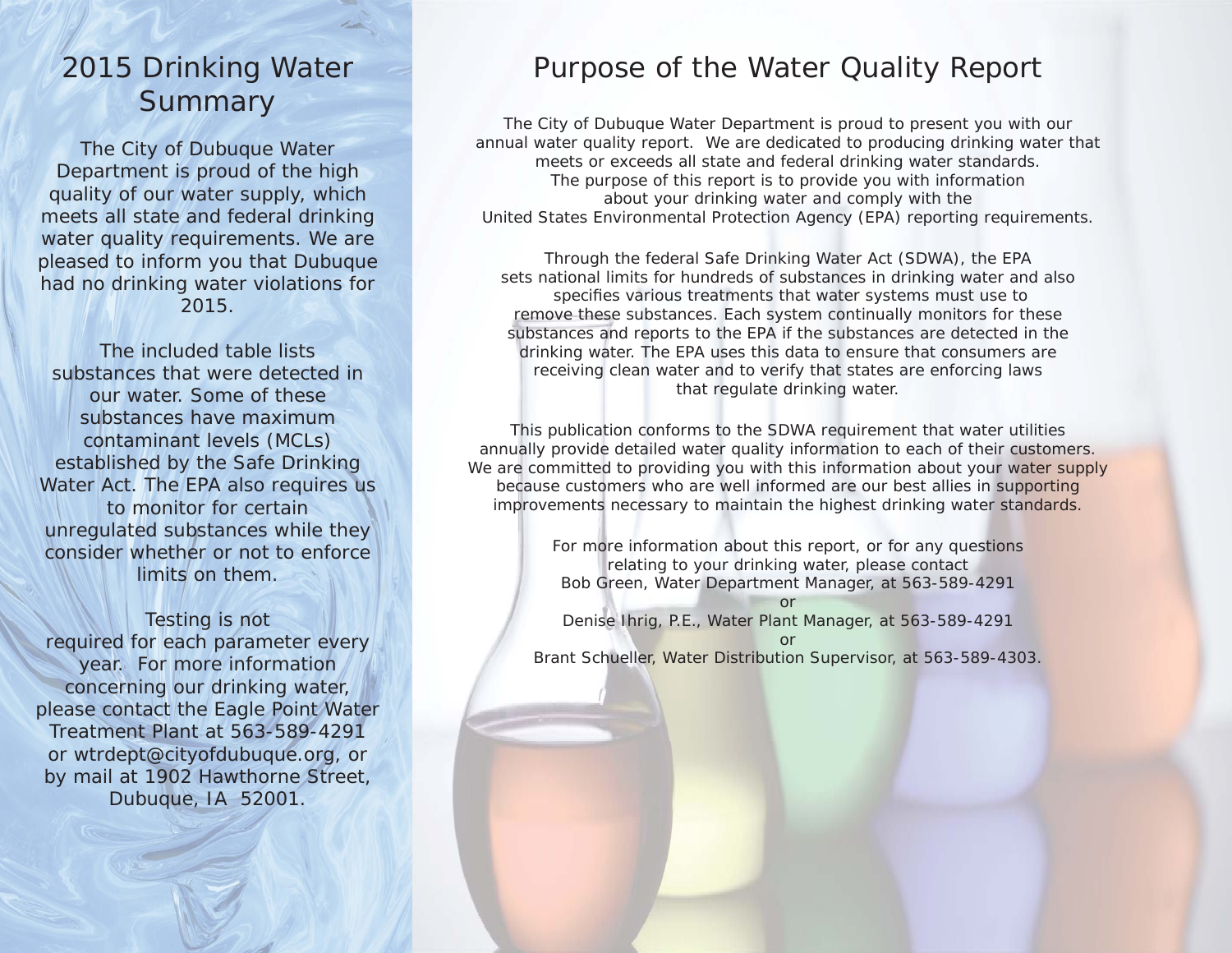### General Information

Drinking water, including bottled water, may reasonably be expected to contain at least small amounts of some contaminants. The presence of contaminants does not necessarily indicate that water posed a health risk. More information about contaminants or potential health effects can be obtained by calling the Environmental Protection Agency's Safe Drinking Water Hotline (800-426-4791).

Some people may be more vulnerable to contaminants in drinking water than the general population. Immuno-compromised persons such as persons with cancer undergoing chemotherapy, persons who have undergone organ transplants, people with HIV/AIDS or other immune system disorders, some elderly, and infants can be particularly at risk from infections. These people should seek advice about drinking water from their health care providers. EPA/CDC guidelines on appropriate means to lessen the risk of infection by Cryptosporidium and other microbial contaminants are available from the Safe Drinking Water Hotline.

If present, elevated levels of lead can cause serious health problems, especially for pregnant women and young children. Lead in drinking water is primarily from materials and components associated withservice lines and home plumbing. The City of Dubuque Water Department is responsible for providing high quality drinking water, but cannot control the variety of materials used in plumbing components. When your water has been sitting for several hours, you can minimize the potential for lead exposure by flushing your tap for 30 seconds to 2 minutes before using water for drinking or cooking. If you are concerned about lead in your water, you may wish to have your water tested. Information on lead in drinking water, testing methods, and steps you can take to minimize exposure is available from the Safe Drinking Water Hotline or at http://www.epa.gov/safewater/lead.

| <b>FINISHED WATER TAP REPORT</b> |                                                     |             |                   |                                                    |               |            |             |                  |                                                    |  |
|----------------------------------|-----------------------------------------------------|-------------|-------------------|----------------------------------------------------|---------------|------------|-------------|------------------|----------------------------------------------------|--|
| <b>ANALYTE</b>                   | <b>MCL/AL</b>                                       | <b>MCLG</b> | <b>COMPLIANCE</b> |                                                    | <b>SAMPLE</b> |            | <b>DATE</b> | <b>VIOLATION</b> | <b>TYPICAL SOURCE</b>                              |  |
|                                  |                                                     |             | <b>TYPE</b>       | <b>VALUE</b>                                       | <b>MIN</b>    | <b>MAX</b> |             |                  |                                                    |  |
| <b>Barium</b>                    |                                                     |             | SGL               | 0.0201                                             | N/A           | N/A        | 09/04/2012  | <b>NO</b>        | Erosion of natural deposits                        |  |
| Fluoride                         |                                                     |             | SGL               | 0.67                                               | 0.29          | 0.98       | 2015        | <b>NO</b>        | Erosion of natural deposits; Added to water during |  |
|                                  |                                                     |             |                   |                                                    |               |            |             |                  | treatment process                                  |  |
| Sodium                           | N/A<br>N/A<br>N/A<br>07/21/2015<br>N/A<br>SGL<br>14 |             | <b>NO</b>         | Erosion of natural deposits; Added to water during |               |            |             |                  |                                                    |  |
|                                  |                                                     |             |                   |                                                    |               |            |             |                  | treatment process                                  |  |